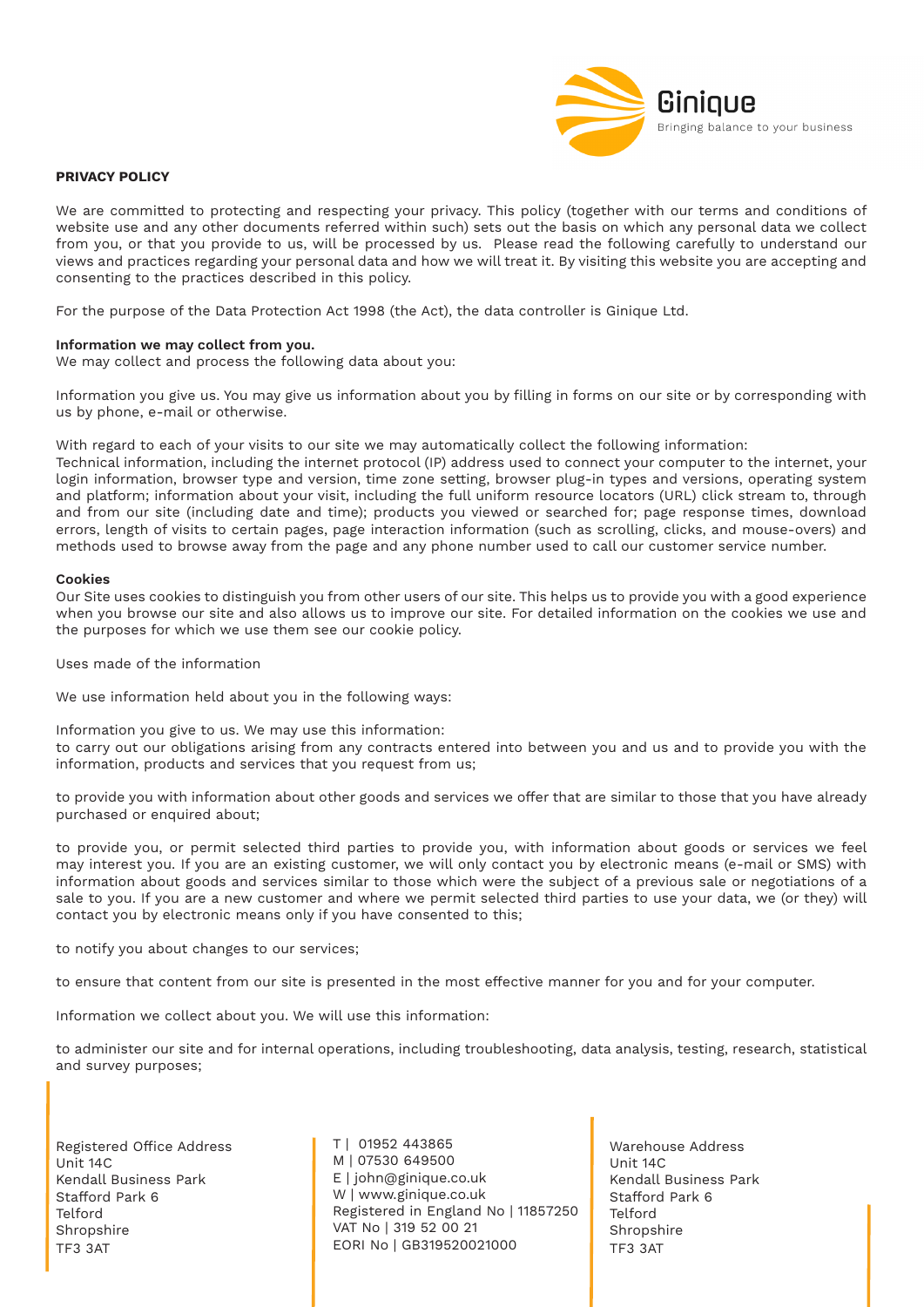

to improve our site to ensure that content is presented in the most effective manner for you and for your computer;

as part of our efforts to keep our site safe and secure;

to measure or understand the effectiveness of advertising we serve to you and others and to deliver relevant advertising to you;

to make suggestions and recommendations to you and other users of our site about goods or services that may interest you or them.

Information we receive from other sources. We may combine this information with information you give to us and information we collect about you. We may use this information and the combined information for the purposes set out above (depending on the types of information we receive).

## **Disclosure of your information**

We may share your information with selected third parties including:

Business partners, suppliers and sub-contractors for the performance of any contract we enter into with them or you.

Analytics and search engine providers that assist us in the improvement and optimisation of our site.

Credit reference agencies for the purpose of assessing your credit score.

We may disclose your personal information to third parties:

In the event that we sell or buy any business or assets, in which case we may disclose your personal data to the prospective seller or buyer of such business or assets.

If Ginique Ltd or substantially all of its assets are acquired by a third party, in which case personal data held by it about its customers will be one of the transferred assets.

If we are under a duty to disclose or share your personal data in order to comply with any legal obligation, or in order to enforce or apply our terms and conditions of website use and other agreements; or to protect the rights, property, or safety of Ginique Ltd, our customers or others. This includes exchanging information with other companies and organisations for the purposes of fraud protection and credit risk reduction.

#### **Where we store your personal data**

The data that we collect from you may be transferred to, and stored at, a destination outside the UK. It may also be processed by staff operating outside the UK who work for us or for one of our suppliers. Such staff maybe engaged in, among other things, the fulfilment of your order, the processing of your payment details and the provision of support services. By submitting your personal data, you agree to this transfer, storing or processing. We will take all steps reasonably necessary to ensure that your data is treated securely and in accordance with this privacy policy.

Unfortunately, the transmission of information via the internet is not completely secure. Although we will do our best to protect your personal data, we cannot guarantee the security of your data transmitted to our site; any transmission is at your own risk. Once we have received your information, we will use strict procedures and security features to try to prevent unauthorised access.

Registered Office Address Unit 14C Kendall Business Park Stafford Park 6 Telford Shropshire TF3 3AT

T | 01952 443865 M | 07530 649500 E | john@ginique.co.uk W | www.ginique.co.uk Registered in England No | 11857250 VAT No | 319 52 00 21 EORI No | GB319520021000

Warehouse Address Unit 14C Kendall Business Park Stafford Park 6 Telford Shropshire TF3 3AT